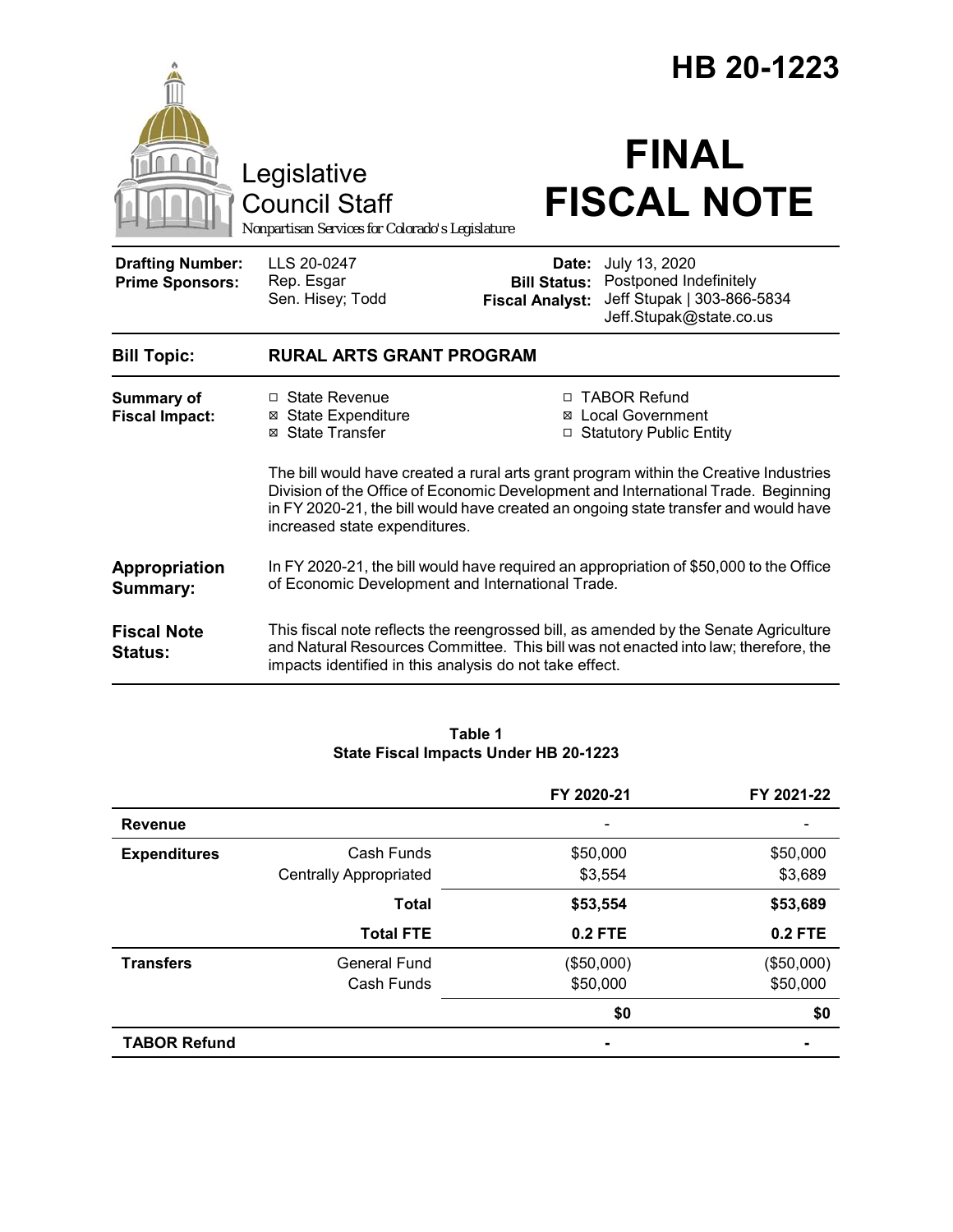July 13, 2020

## **Summary of Legislation**

The bill creates a rural arts grant program in the Creative Industries Division of the Office of Economic Development and International Trade (OEDIT). Grants are awarded to qualified organizations that sponsor artists to complete projects outside of the Scientific and Cultural Facilities District (SCFD). A qualifying organization is a community organization outside of the SCFD that is either a local government organization or a nonprofit organization. The qualifying organization may retain up to 5 percent of the grant award for administrative costs. Grants may be awarded to projects that:

- advance the artistic and cultural goals of rural communities and their economies;
- enhance a community's culture; or
- provide incentives for cross-community collaborations and have the potential to contribute to acceptance and consideration of differing perspectives.

On August 15, 2020, and each subsequent year on July 1, \$50,000 must be transferred from the General Fund to the Creative Industries Cash Fund to be awarded as grants, and used by OEDIT for the implementation and administration of the program.

The bill establishes application and award criteria, and establishes reporting requirements for both grant recipients and OEDIT.

### **Background and Assumptions**

OEDIT currently administers several other art grants program, including the Colorado Creates Grant, the Career Advancement Grant, and the Creative Districts program. Expenditures are estimated based on administrative needs for these other programs, scaled for size of the grant program in the bill.

### **State Transfers**

The bill transfers \$50,000 from the General Fund to the Creative Industries Cash Fund beginning in FY 2020-21 and each subsequent year.

### **State Expenditures**

The bill increases expenditures in OEDIT by \$50,000 from the Creative Industries Cash Fund beginning in FY 2020-21. Expenditures are shown in Table 2 and described below.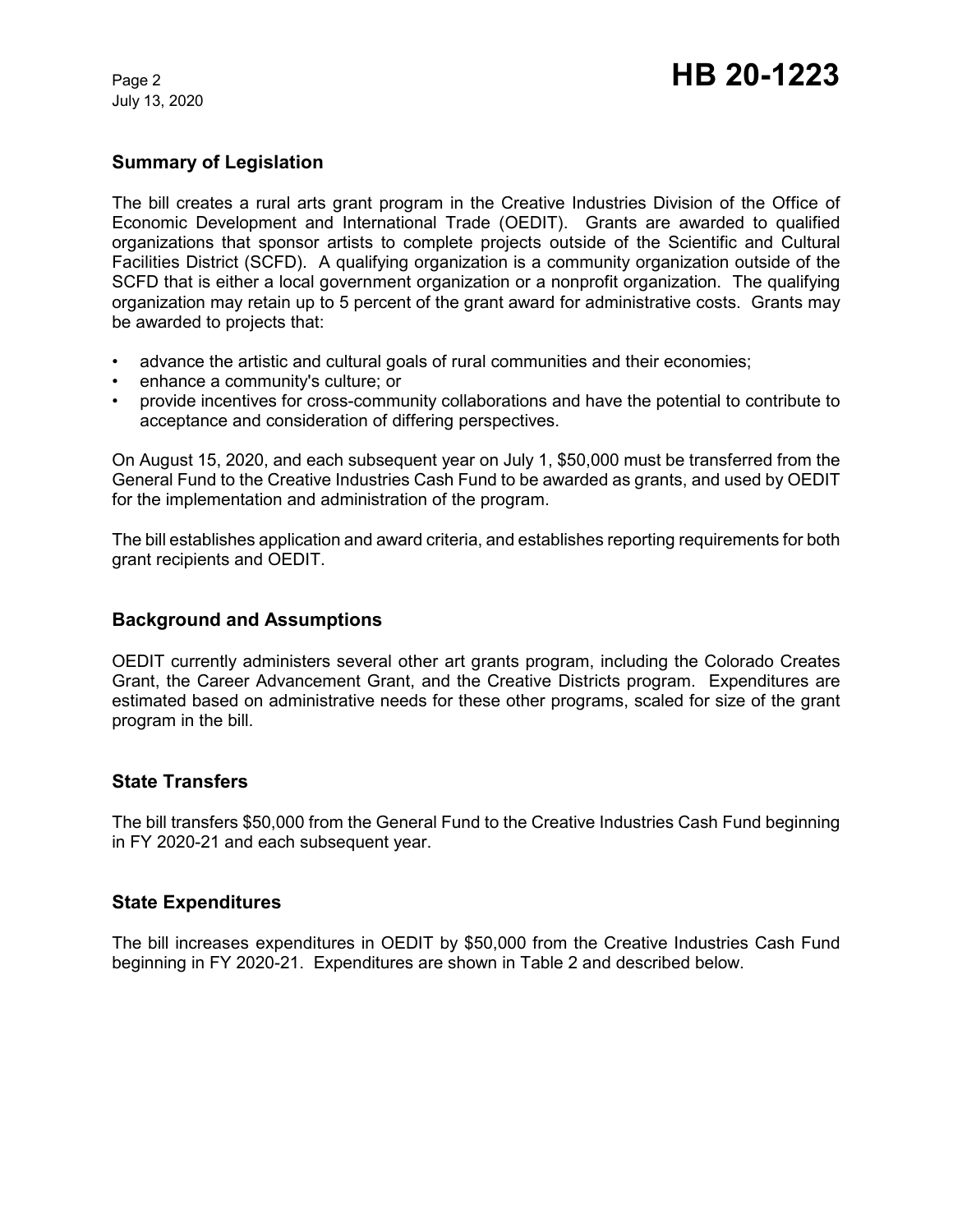**Table 2 Expenditures Under HB 20-1223**

|                                       | FY 2020-21 | FY 2021-22 |
|---------------------------------------|------------|------------|
| <b>Office of Economic Development</b> |            |            |
| <b>Personal Services</b>              | \$16,459   | \$17,956   |
| Grants                                | \$33,541   | \$32,044   |
| Centrally Appropriated Costs*         | \$3,554    | \$3,689    |
| <b>Total Cost</b>                     | \$53,554   | \$53,689   |
| <b>Total FTE</b>                      | $0.2$ FTE  | $0.2$ FTE  |

*\* Centrally appropriated costs are not included in the bill's appropriation.*

**Personal services.** OEDIT will hire 0.2 FTE Project Manager to administer the newly created grant program, based on staffing requirements of other grant programs administered by OEDIT. First-year costs are prorated to reflect the August effective date.

**Rural art grants.** After accounting for administrative expenses, \$33,541 is available for grants in FY 2020-21 and \$32,044 is available in FY 2021-22. Grants are expected to range in size from \$2,500 to \$10,000 per project.

**Centrally appropriated costs.** Pursuant to a Joint Budget Committee policy, certain costs associated with this bill are addressed through the annual budget process and centrally appropriated in the Long Bill or supplemental appropriations bills, rather than in this bill. These costs, which include employee insurance and supplemental employee retirement payments, are estimated to be \$3,554 in FY 2020-21 and \$3,689 in FY 2021-22.

### **Local Government**

The bill may increase local government revenue if a local government receives grant funding through the program.

### **Effective Date**

This bill was postponed indefinitely by the Senate Appropriations Committee on June 13, 2020.

### **State Appropriations**

For FY 2020-21, the bill requires an appropriation of \$50,000 and 0.2 FTE from the Creative Industries Cash Fund to the Office of Economic Development and International Trade.